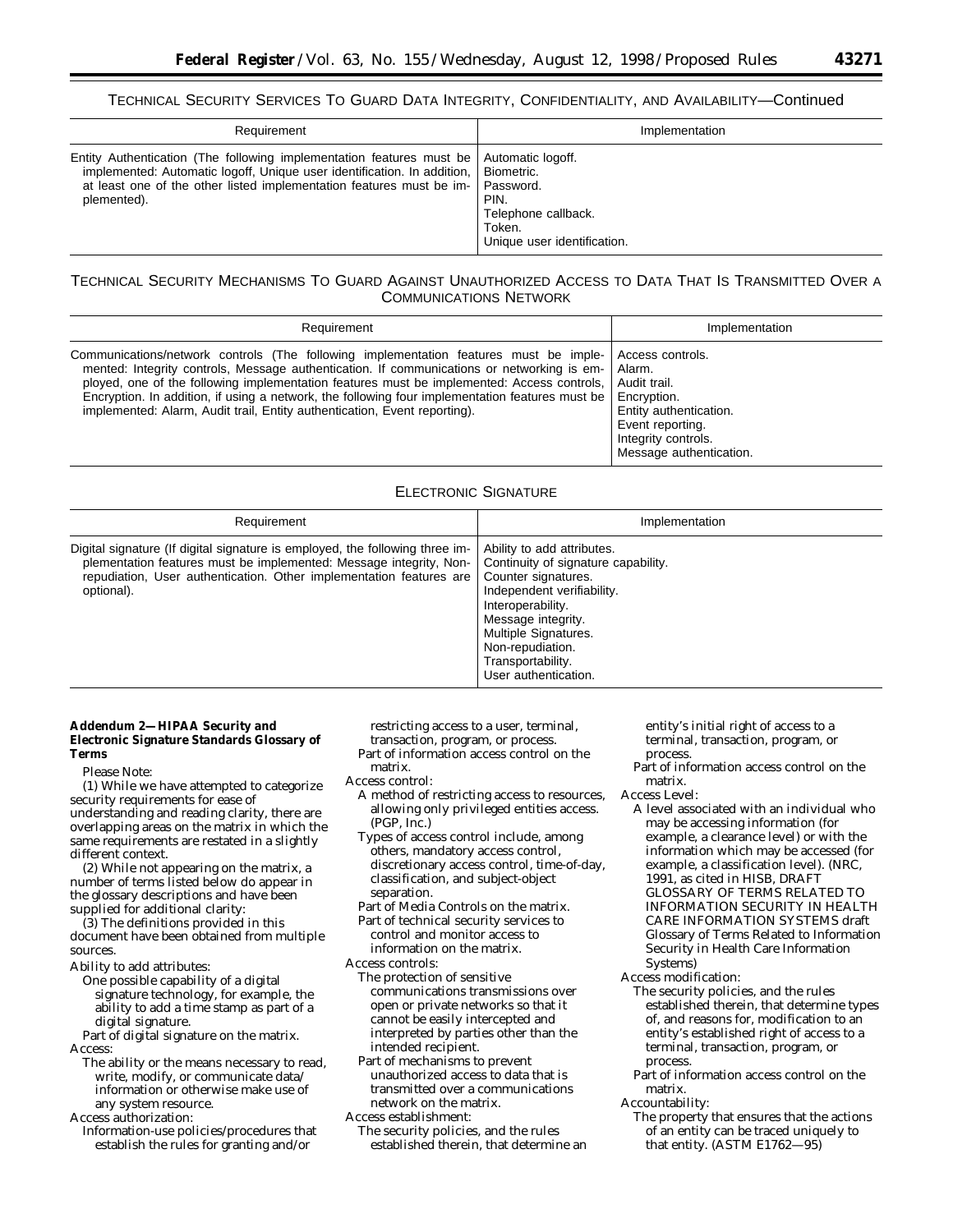Part of media controls on the matrix. Administrative procedures to guard data integrity, confidentiality and availability:

Documented, formal practices to manage (1) the selection and execution of security measures to protect data, and (2) the conduct of personnel in relation to the protection of data. A section of the matrix.

- Alarm, event reporting, and audit trail: (1) Alarm: In communication systems, any device that can sense an abnormal condition within the system and provide, either locally or remotely, a signal indicating the presence of the abnormality. (188) NOTE: The signal may be in any desired form ranging from a simple contact closure (or opening) to a time-phased automatic shutdown and restart cycle. (Glossary of INFOSEC and INFOSEC Related Terms—Idaho State University)
	- (2) Event reporting: Network message indicating operational irregularities in physical elements of a network or a response to the occurrence of a significant task, typically the completion of a request for information. (Glossary of INFOSEC and INFOSEC Related Terms— Idaho State University)
	- (3) Audit trail: Data collected and potentially used to facilitate a security audit. (ISO 7498-2, as cited in HISB, DRAFT GLOSSARY OF TERMS RELATED TO INFORMATION SECURITY IN HEALTH CARE INFORMATION SYSTEMS draft Glossary of Terms Related to Information Security in Health Care Information Systems)
- Part of mechanisms to prevent unauthorized access to data that is transmitted over a communications network on the matrix.
- Applications and data criticality analysis: An entity's formal assessment of the sensitivity, vulnerabilities, and security of its programs and information it receives, manipulates, stores, and/or transmits.

Part of contingency plan on the matrix. Assigned security responsibility:

- Practices put in place by management to manage and supervise (1) the execution and use of security measures to protect data, and (2) the conduct of personnel in relation to the protection of data.
- Part of Physical safeguards to guard data integrity, confidentiality, and availability on the matrix.
- Assure supervision of maintenance personnel by authorized, knowledgeable person:
- Documented formal procedures/instruction for the oversight of maintenance personnel when such personnel are in the vicinity of health information pertaining to an individual.

Part of personnel security on the matrix. Asymmetric encryption:

- Encryption and decryption performed using two different keys, one of which is referred to as the public key and one of which is referred to as the private key.
- Also known as public-key encryption. (Stallings)
- Asymmetric key:
- One half of a key pair used in an asymmetric (''public-key'') encryption system. Asymmetric encryption systems have two important properties: (1) the key used for encryption is different from the one used for decryption (2) neither key can feasibly be derived from the other. (CORBA Security Services, 1997) Audit controls:
- The mechanisms employed to record and examine system activity.
- Part of technical security services to control and monitor access to information on the matrix.
- Authorization control:
	- The mechanism for obtaining consent for the use and disclosure of health information.
	- Part of technical security services to control and monitor access to information on the matrix.
- Automatic logoff:
- After a pre-determined time of inactivity (for example, 15 minutes), an electronic session is terminated.
- Part of entity authentication on the matrix. Availability:
- The property of being accessible and useable upon demand by an authorized entity. (ISO 7498–2, as cited in the HISB draft Glossary of Terms Related to Information Security In Health care Information Systems)
- Awareness training for all personnel (including management):
	- All personnel in an organization should undergo security awareness training, including, but not limited to, password maintenance, incident reporting, and an education concerning viruses and other forms of malicious software.
- Part of Training on the matrix.
- Biometric:.
	- A biometric identification system identifies a human from a measurement of a physical feature or repeatable action of the individual (for example, hand geometry, retinal scan, iris scan, fingerprint patterns, facial characteristics, DNA sequence characteristics, voice prints, and hand written signature). (ASTM E1762—95, as cited in the HISB draft Glossary of Terms Related to Information Security In Health care Information Systems)

Part of entity authentication on the matrix. Certification:

- The technical evaluation performed as part of, and in support of, the accreditation process that establishes the extent to which a particular computer system or network design and implementation meet a pre-specified set of security requirements. This evaluation may be performed internally or by an external accrediting agency.
- Part of administrative procedures to guard data integrity, confidentiality, and availability.
- Chain of Trust Partner Agreement: Contract entered into by two business partners in which it is agreed to exchange data and that the first party will transmit information to the second party, where the data transmitted is agreed to be protected between the

partners. The sender and receiver depend upon each other to maintain the integrity and confidentiality of the transmitted information. Multiple such two-party contracts may be involved in moving information from the originator to the ultimate recipient, for example, a provider may contract with a clearing house to transmit claims to the clearing house; the clearing house, in turn, may contract with another clearing house or with a payer for the further transmittal of those same claims.

- Part of administrative procedures to guard data integrity, confidentiality and availability on the matrix..
- Classification:
- Protection of data from unauthorized access by the designation of multiple levels of access authorization clearances to be required for access, dependent upon the sensitivity of the information. A type of access control on the matrix.
- Clearing House:
	- \* \* \* a public or private entity that processes or facilitates the processing of nonstandard data elements of health information into standard data elements. (HIPAA, Subtitle F, Section 262(a) Section 1171(2))

Combination locks changed:

- Documented procedure for changing combinations of locking mechanisms, both on a recurring basis and when personnel knowledgeable of combinations no longer have a need to know or a requirement for access to the protected facility/system.
- Part of termination procedures on the matrix.

Confidentiality:

- The property that information is not made available or disclosed to unauthorized individuals, entities or processes. (ISO 7498–2, as cited in the HISB draft Glossary of Terms Related to Information Security In Health care Information Systems) .
- Context-based access:
	- An access control based on the context of a transaction (as opposed to being based on attributes of the initiator or target). The ''external'' factors might include time of day, location of the user, strength of user authentication, etc.
	- Part of access control on the matrix.

Contingency Plan:

- A plan for responding to a system emergency. The plan includes performing backups, preparing critical facilities that can be used to facilitate continuity of operations in the event of an emergency, and recovering from a disaster. (O'Reilly, 1992, as cited in the HISB draft Glossary of Terms Related to Information Security In Health care Information Systems) Contingency plans should be updated routinely.
- Part of Administrative procedures to guard data integrity, confidentiality and availability on the matrix.
- Continuity of signature capability:
	- The public verification of a signature shall not compromise the ability of the signer to apply additional secure signatures at a later date. (ASTM E 1762—95)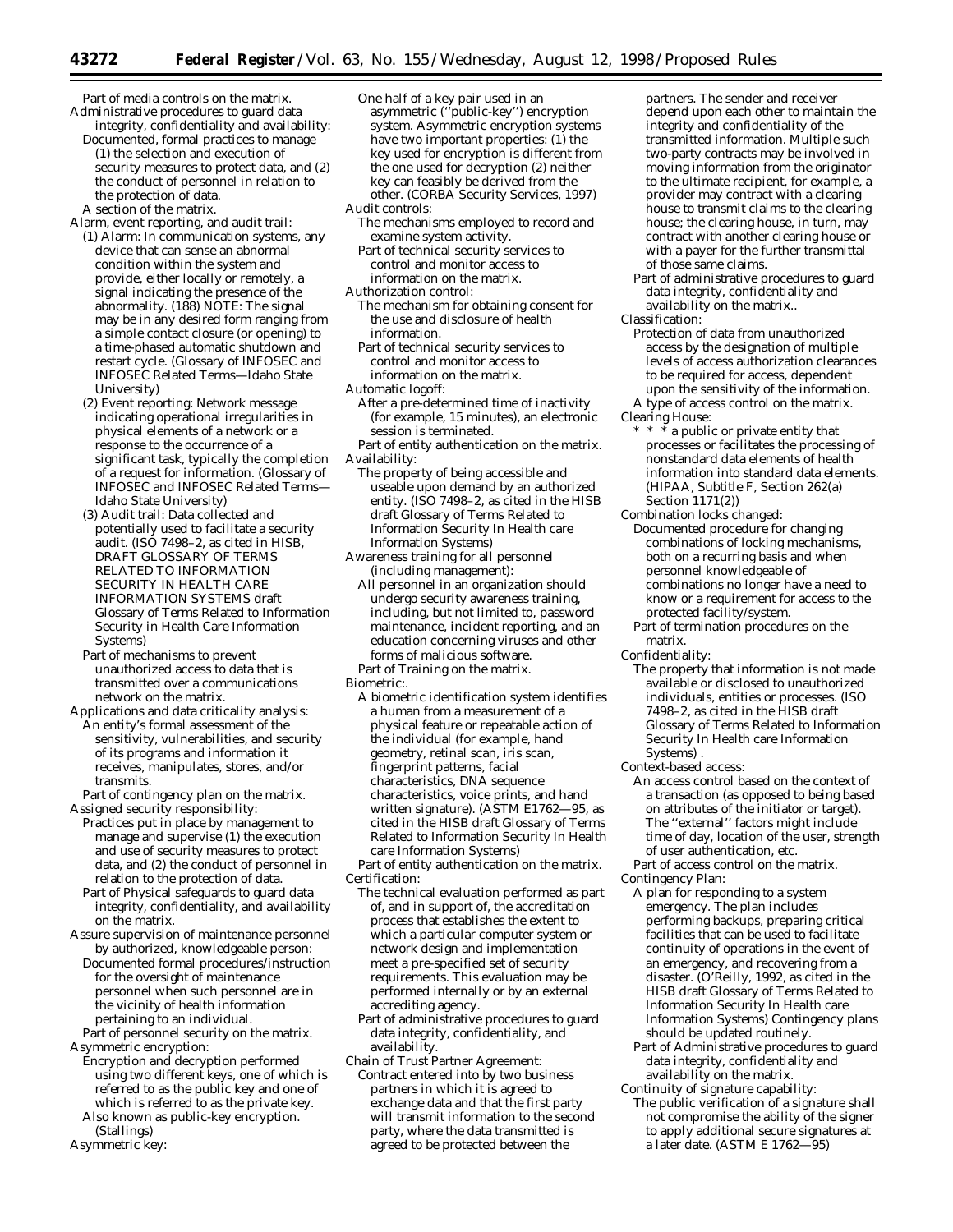Part of digital signature on the matrix. Counter signatures:

It shall be possible to prove the order of application of signatures. This is analogous to the normal business practice of countersignatures, where some party signs a document which has already been signed by another party. (ASTM E 1762 -95)

Part of digital signature on the matrix. Data:

A sequence of symbols to which meaning may be assigned. (NRC, 1991, as cited in the HISB draft Glossary of Terms Related to Information Security In Health care Information Systems)

Data authentication:

- The corroboration that data has not been altered or destroyed in an unauthorized manner. Examples of how data corroboration may be assured include the use of a check sum, double keying, a message authentication code, or digital signature.
- Part of technical security services to control and monitor access to information on the matrix
- Data backup:

A retrievable, exact copy of information. Part of media controls on the matrix.

- Data backup plan:
- A documented and routinely updated plan to create and maintain, for a specific period of time, retrievable exact copies of information.

Part of contingency plans on the matrix. Data Integrity:

- The property that dat has [sic] not been altered or destroyed in an unauthorized manner. (ASTM E1762–95).
- Data storage:
- The retention of health care information pertaining to an individual in an electronic format.

Part of media controls on the matrix. Digital signature:

An electronic signature based upon cryptographic methods of originator authentication, computed by using a set of rules and a set of parameters such that the identity of the signer and the integrity of the data can be verified. (FDA Electronic Record; Electronic Signatures; Final Rule)

Part of electronic signature on the matrix. Disaster recovery:

- The process whereby an enterprise would restore any loss of data in the event of fire, vandalism, natural disaster, or system failure. (CPRI, 1996c, as cited in HISB, DRAFT GLOSSARY OF TERMS RELATED TO INFORMATION SECURITY IN HEALTH CARE INFORMATION SYSTEMS draft Glossary of Terms Related to Information Security in Health Care Information Systems)
- Part of physical access controls (limited access) on the matrix.

Disaster recovery plan:

Part of an overall contingency plan. The plan for a process whereby an enterprise would restore any loss of data in the event of fire, vandalism, natural disaster, or system failure. (CPRI, 1996c, as cited

in HISB, DRAFT GLOSSARY OF TERMS RELATED TO INFORMATION SECURITY IN HEALTH CARE INFORMATION SYSTEMS draft Glossary of Terms Related to Information Security in Health Care Information Systems)

Part of contingency plan on the matrix. Discretionary access control:

- Discretionary Access Control (DAC) is used to control access by restricting a subject's access to an object. It is generally used to limit a user's access to a file. In this type of access control it is the owner of the file who controls other users' accesses to the file.
- A type of access control on the matrix. Disposal:
	- The final disposition of electronic data, and/or the hardware on which electronic data is stored.
- Part of media controls on the matrix. Documentation:
	- Written security plans, rules, procedures, and instructions concerning all components of an entity's security.
- Part of security configuration mgmt on the matrix.
- Electronic data interchange (EDI):
	- Intercompany, computer-to-computer transmission of business information in a standard format. For EDI purists, ''computer-to-computer'' means direct transmission from the originating application program to the receiving, or processing, application program, and an EDI transmission consists only of business data, not any accompanying verbiage or free-form messages. Purists might also contend that a standard format is one that is approved by a national or international standards organization, as opposed to formats developed by industry groups or companies. (EDI Security, Control, and Audit)
- Electronic signature:
	- The attribute that is affixed to an electronic document to bind it to a particular entity. An electronic signature process secures the user authentication (proof of claimed identity, such as by biometrics (fingerprints, retinal scans, hand written signature verification, etc.), tokens or passwords) at the time the signature is generated; creates the logical manifestation of signature (including the possibility for multiple parties to sign a document and have the order of application recognized and proven) and supplies additional information such as time stamp and signature purpose specific to that user; and ensures the integrity of the signed document to enable transportability, interoperability, independent verifiability, and continuity of signature capability. Verifying a signature on a document verifies the integrity of the document and associated attributes and verifies the identity of the signer. There are several technologies available for user authentication, including passwords, cryptography, and biometrics. (ASTM 1762–95, as cited in the HISB draft Glossary of Terms Related
- to Information Security In Health care Information Systems)
- Emergency mode operation: Access controls in place that enable an
	- enterprise to continue to operate in the event of fire, vandalism, natural disaster, or system failure.
	- Part of physical access controls (limited access) on the matrix.
- Emergency mode operation plan:
	- Part of an overall contingency plan. The plan for a process whereby an enterprise would be able to continue to operate in the event of fire, vandalism, natural disaster, or system failure.
- Part of contingency plan on the matrix. Encryption:
	- Transforming confidential plaintext into ciphertext to protect it. Also called encipherment. An encryption algorithm combines plaintext with other values called keys, or ciphers, so the data becomes unintelligible. Once encrypted, data can be stored or transmitted over unsecured lines. (EDI Security, Control, and Audit)
	- Decrypting data reverses the encryption algorithm process and makes the plaintext available for further processing. Part of access control on the matrix.

Entity authentication:

- 1. The corroboration that an entity is the one claimed. (ISO 7498–2, as cited in the HISB draft Glossary of Terms Related to Information Security In Health care Information Systems)
- Part of technical security services to control and monitor access to information on the matrix.
- 2. A communications/network mechanism to irrefutably identify authorized users, programs, and processes, and to deny access to unauthorized users, programs and processes.
- Part of mechanisms to prevent unauthorized access to data that is transmitted over a communications network on the matrix.
- Equipment control (into and out of site): Documented security procedures for bringing hardware and software into and out of a facility and for maintaining a record of that equipment. This includes, but is not limited to, the marking, handling, and disposal of hardware and storage media.
- Part of physical access controls (limited access) on the matrix.
- Facility security plan:
	- A plan to safeguard the premises and building(s) (exterior and interior) from unauthorized physical access, and to safeguard the equipment therein from unauthorized physical access, tampering, and theft.
	- Part of physical access controls (limited access) on the matrix.
- Formal mechanism for processing records: Documented policies and procedures for the routine, and non-routine, receipt, manipulation, storage, dissemination, transmission, and/or disposal of health information.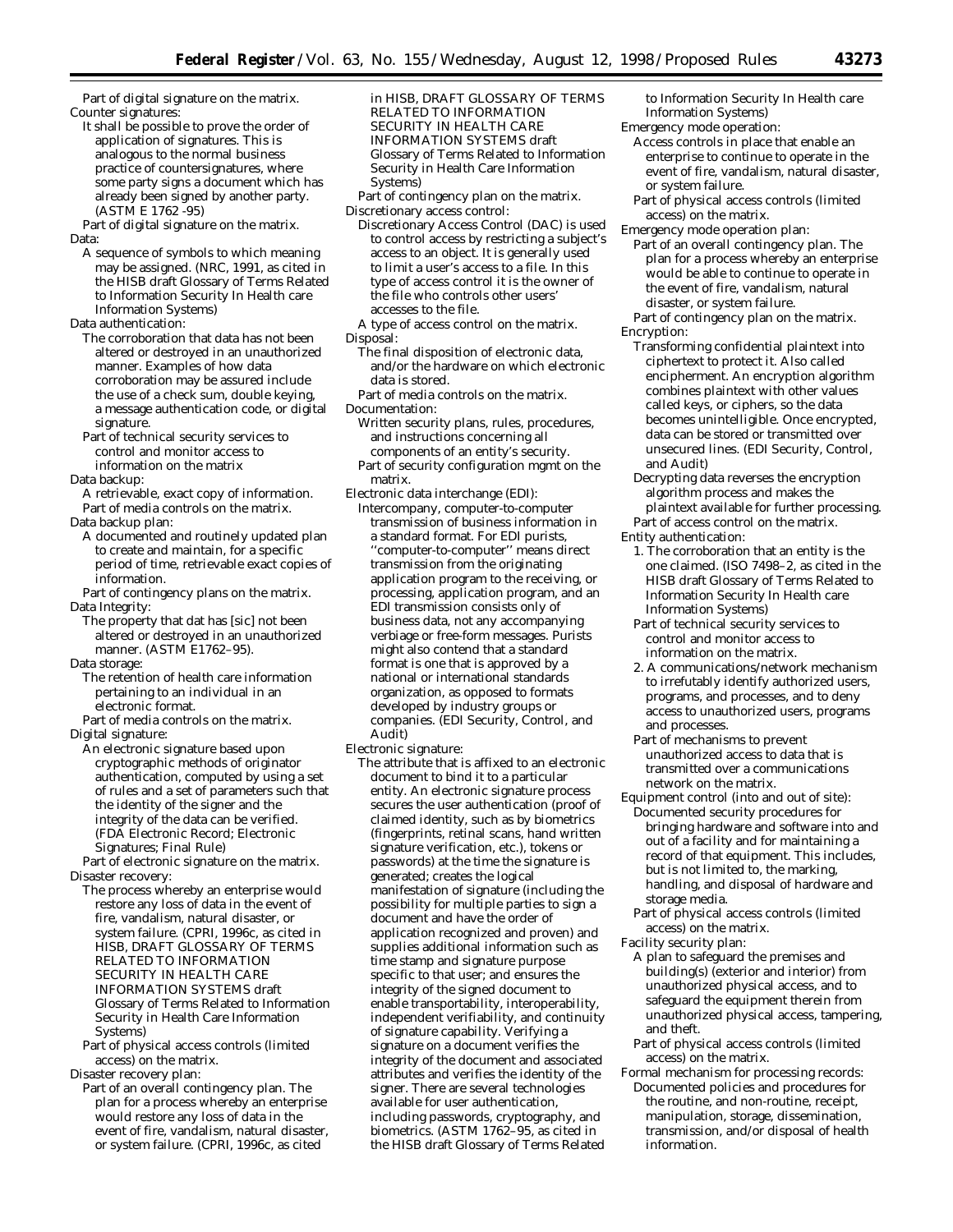Part of administrative procedures to guard data integrity, confidentiality, and availability on the matrix.

Hardware/software installation & maintenance review and testing for security features:

- Formal, documented procedures for (1) connecting and loading new equipment and programs, (2) periodic review of the maintenance occurring on that equipment and programs, and (3) periodic security testing of the security attributes of that hardware/software. Part of security configuration mgmt on the
- matrix.

Independent verifiability:

The capability to verify the signature without the cooperation of the signer. Technically, it is accomplished using the public key of the signatory, and it is a property of all digital signatures performed with asymmetric key encryption

Part of digital signature on the matrix. Information:

Data to which meaning is assigned, according to context and assumed conventions. (National Security Council, 1991, as cited in the HISB draft Glossary of Terms Related to Information Security In Health care Information Systems)

Information access control:

- Formal, documented policies and procedures for granting different levels of access to health care information.
- Part of administrative procedures to ensure integrity and confidentiality on the matrix.

Integrity controls:

- Security mechanism employed to ensure the validity of the information being electronically transmitted or stored.
- Part of mechanisms to prevent unauthorized access to data that is transmitted over a communications network on the matrix.

Internal audit:

- The in-house review of the records of system activity (for example, logins, file accesses, security incidents) maintained by an organization.
- Part of administrative procedures to guard data integrity, confidentiality, and availability on the matrix.

Interoperability:

The applications used on either side of a communication, between trading partners and/or between internal components of an entity, being able to read and correctly interpret the information communicated from one to the other.

Part of digital signature on the matrix. Inventory:

- Formal, documented identification of hardware and software assets.
- Part of security configuration mgmt on the matrix.
- Key:
	- An input that controls the transformation of data by an encryption algorithm (NRC, 1991, as cited in the HISB draft Glossary

of Terms Related to Information Security In Health care Information Systems)

- Maintenance of record of access authorizations:
	- Ongoing documentation and review of the levels of access granted to a user, program, or procedure accessing health information.
- Part of personnel security on the matrix.
- Maintenance records: Documentation of repairs and modifications to the physical
	- components of a facility, for example, hardware, software, walls, doors, locks. Part of physical access controls (limited
- access) on the matrix. Mandatory Access Control (MAC):
- A means of restricting access to objects that is based on fixed security attributes assigned to users and to files and other objects. The controls are mandatory in the sense that they cannot be modified by users or their programs. (Stallings, 1995) (as cited in the HISB draft Glossary of Terms Related to Information Security In Health care Information Systems)
- A type of access control on the matrix. Media controls:
- Formal, documented policies and procedures that govern the receipt and removal of hardware/software (for example, diskettes, tapes) into and out of
- a facility. Part of physical safeguards to guard data integrity, confidentiality, and availability on the matrix.
- Message:
- A digital representation of information. (ABA Digital Signatures Guidelines)
- Message authentication:
- Ensuring, typically with a message authentication code, that a message received (usually via a network) matches the message sent. (O'Reilly, 1992, as cited in the HISB draft Glossary of Terms Related to Information Security In Health care Information Systems)

Part of mechanisms to prevent unauthorized access to data that is transmitted over a communications network on the matrix

- Message authentication code: Data associated with an authenticated message that allows a receiver to verify the integrity of the message. (Glossary of INFOSEC and INFOSEC Related Terms— Idaho State University)
- Message integrity:
- The assurance of unaltered transmission and receipt of a message from the sender to the intended recipient. (ABA Digital Signature Guidelines)

Part of digital signature on the matrix. Multiple signatures:

It shall be possible for multiple parties to sign a document. Multiple signatures are conceptually, simply appended to the document. (ASTM E 1762–95)

- Part of digital signature on the matrix. Need-to-know procedures for personnel access:
- A security principle stating that a user should have access only to the data he or she needs to perform a particular function. (O'Reilly, 1992, as cited in the HISB draft Glossary of Terms Related to

Information Security In Health care Information Systems)

Part of physical access controls (limited access) on the matrix.

Nonrepudiation:

- Strong and substantial evidence of the identity of the signer of a *message* and of message integrity, sufficient to prevent a party from successfully denying the origin, submission or delivery of the message and the integrity of its contents. (ABA Digital Signature Guidelines) Part of digital signature on the matrix.
- Operating, and in some cases, maintenance personnel have proper access authorizations:
	- Formal, documented policies and procedures to be followed in determining the access level to be granted to individuals working on, or in the vicinity of, health information. Part of personnel security on the matrix.
- Password:
	- Confidential authentication information composed of a string of characters. (ISO 7498—2, as cited in the HISB draft Glossary of Terms Related to Information Security In Health care Information Systems)
- Part of entity authentication on the matrix. Periodic security reminders:
- Employees, agents and contractors should be made aware of security concerns on an ongoing basis.
- Part of training on the matrix.
- Personnel clearance procedure:
	- A protective measure applied to determine that an individual's access to sensitive unclassified automated information is admissible. The need for and extent of a screening process is normally based on an assessment of risk, cost, benefit, and feasibility as well as other protective measures in place. Effective screening processes are applied in such a way as to allow a range of implementation, from minimal procedures to more stringent procedures commensurate with the sensitivity of the data to be accessed and the magnitude of harm or loss that could be caused by the individual (DOE 1360.2A, as cited in Glossary of INFOSEC and INFOSEC Related Terms— Idaho State University)

Part of personnel security on the matrix. Personnel security:

- The procedures established to ensure that all personnel who have access to sensitive information have the required authority as well as appropriate clearances. (NCSC Glossary of Computer Security Terms, October 21, 1988)
- Part of administrative procedures to guard data integrity, confidentiality and availability on the matrix.
- Personnel security policy/procedure: Formal, documentation of policies and procedures established to ensure that all personnel who have access to sensitive information have the required authority as well as appropriate clearances. (Glossary of INFOSEC and INFOSEC Related Terms—Idaho State University)

Part of personnel security on the matrix. Physical access controls (limited access): Those formal, documented policies and

procedures to be followed to limit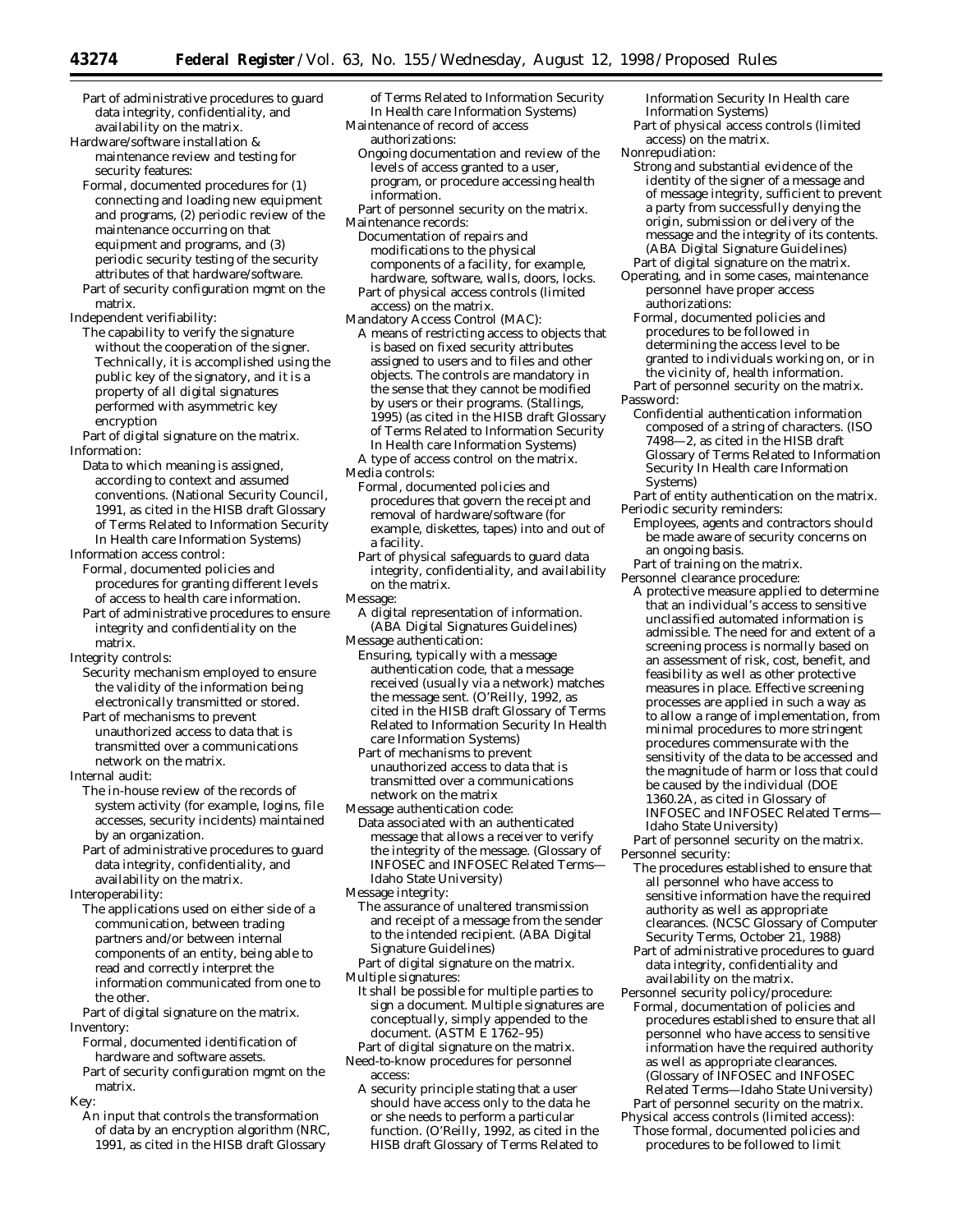physical access to an entity while ensuring that properly authorized access is allowed.

Part of Physical safeguards to guard data integrity, confidentiality, and availability on the matrix.

Physical safeguards:

- Protection of physical computer systems and related buildings and equipment from fire and other natural and environmental hazards, as well as from intrusion. Also covers the use of locks, keys, and administrative measures used to control access to computer systems and facilities. (O'Reilly, 1992, as cited in HISB, draft Glossary of Terms Related to Information Security in Health Care Information Systems)
- A section of the matrix covering physical security requirements.
- PIN (Personal Identification Number):
- A number or code assigned to an individual and used to provide verification of identity.

Part of entity authentication on the matrix. Policy/guideline on work station use:

- Documented instructions/procedures delineating the proper functions to be performed, the manner in which those functions are to be performed, and the physical attributes of the surroundings, of a specific computer terminal site or type of site, dependant upon the sensitivity of the information accessed from that site.
- Part of Physical safeguards to guard data integrity, confidentiality, and availability on the matrix.
- Procedure for emergency access: Documented instructions for obtaining necessary information during a crisis. Part of access control on the matrix.
- Procedures for verifying access
- authorizations prior to physical access: Formal, documented policies and instructions for validating the access privileges of an entity prior to granting those privileges.
- Part of physical access controls (limited access) on the matrix.

Provider:

- A supplier of services as defined in section 1861(u) of the HIPAA.
- A supplier of medical or other services as defined in section 1861(s) of the HIPAA. Public key:
- One of the two keys used in an asymmetric encryption system. The public key is made public, to be used in conjunction with a corresponding private key. [Stallings, 1995]

Removal from access lists:

The physical eradication of an entity's access privileges.

Part of termination procedures on the matrix.

- Removal of user account(s): The termination or deletion of an individual's access privileges to the information, services, and resources for which they currently have clearance, authorization, and need-to-know when such clearance, authorization and needto-know no longer exists.
- Part of termination procedures on the matrix.

Report procedures:

- The documented formal mechanism employed to document security incidents.
- Part of security incident procedures on the matrix.
- Response procedures:
	- The documented formal rules/instructions for actions to be taken as a result of the receipt of a security incident report.
	- Part of security incident procedures on the matrix.
- Risk analysis:
- Risk analysis, a process whereby costeffective security/control measures may be selected by balancing the costs of various security/control measures against the losses that would be expected if these measures were not in place.

Part of the security management process on the matrix.

- Risk management:
	- Risk is the possibility of something adverse happening. Risk management is the process of assessing risk, taking steps to reduce risk to an acceptable level and maintaining that level of risk. (NIST Pub. 800–14)
	- Part of the security management process on the matrix.
- Role-based access control:
- Role-based access control (RBAC) is an alternative to traditional access control models (e.g., discretionary or nondiscretionary access control policies) that permits the specification and enforcement of enterprise-specific security policies in a way that maps more naturally to an organization's structure and business activities. With RBAC, rather than attempting to map an organization's security policy to a relatively low-level set of technical controls (typically, access control lists), each user is assigned to one or more predefined roles, each of which has been assigned the various privileges needed to perform that role.

Part of access control on the matrix. Part of authorization control on the matrix. Sanction policy:

- Organizations must have policies and procedures regarding disciplinary actions which are communicated to all employees, agents and contractors, for example, verbal warning, notice of disciplinary action placed in personnel files, removal of system privileges, termination of employment and contract penalties (ASTM E 1869)
- In addition to enterprise sanctions, employees, agents, and contractors must be advised of civil or criminal penalties for misuse or misappropriation of health information. Employees, agents and contractors, must be made aware that violations may result in notification to law enforcement officials and regulatory, accreditation and licensure organizations. (ASTM)
- Part of the security management process on the matrix.

Secure work station location:

Physical safeguards to eliminate or minimize the possibility of unauthorized access to information, for example, locating a terminal used to access

sensitive information in a locked room and restricting access to that room to authorized personnel, not placing a terminal used to access patient information in any area of a doctor's office where the screen contents can be viewed from the reception area.

Part of physical safeguards to guard data integrity, confidentiality, and availability on the matrix.

Security:

- Security encompasses all of the safeguards in an information system, including hardware, software, personnel policies, information practice policies, disaster preparedness, and the oversight of all these areas. The purpose of security is to protect both the system and the information it contains from unauthorized access from without and from misuse from within.
- Through various security measures, a health information system can shield confidential information from unauthorized access, disclosure and misuse, thus protecting privacy of the individuals who are the subjects of the stored data. (Privacy and Health Information Systems: A Guide to Protecting Patient Confidentiality)
- Security awareness training: All employees, agents, and contractors must participate in information security awareness training programs. Based on job responsibilities, individuals may be required to attend customized education programs that focus on issues regarding use of health information and responsibilities regarding confidentiality and security. (ASTM)
- Part of Physical safeguards to guard data integrity, confidentiality, and availability on the matrix.

Security configuration management:

- Measures, practices and procedures for the security of information systems should be coordinated and integrated with each other and other measures, practices and procedures of the organization so as to create a coherent system of security. (OECD Guidelines, as cited in NIST Pub 800–14)
- Part of administrative procedures to guard data integrity, confidentiality, and availability on the matrix.

Security incident procedures: Formal, documented instructions for reporting security breaches.

Part of administrative procedures to guard data integrity, confidentiality and availability on the matrix.

Security management process:

A security management process encompasses the creation, administration and oversight of policies to ensure the prevention, detection, containment, and correction of security breaches. It involves risk analysis and risk management, including the establishment of accountability, management controls (policies and education), electronic controls, physical security, and penalties for the abuse and misuse of its assets, both physical and electronic.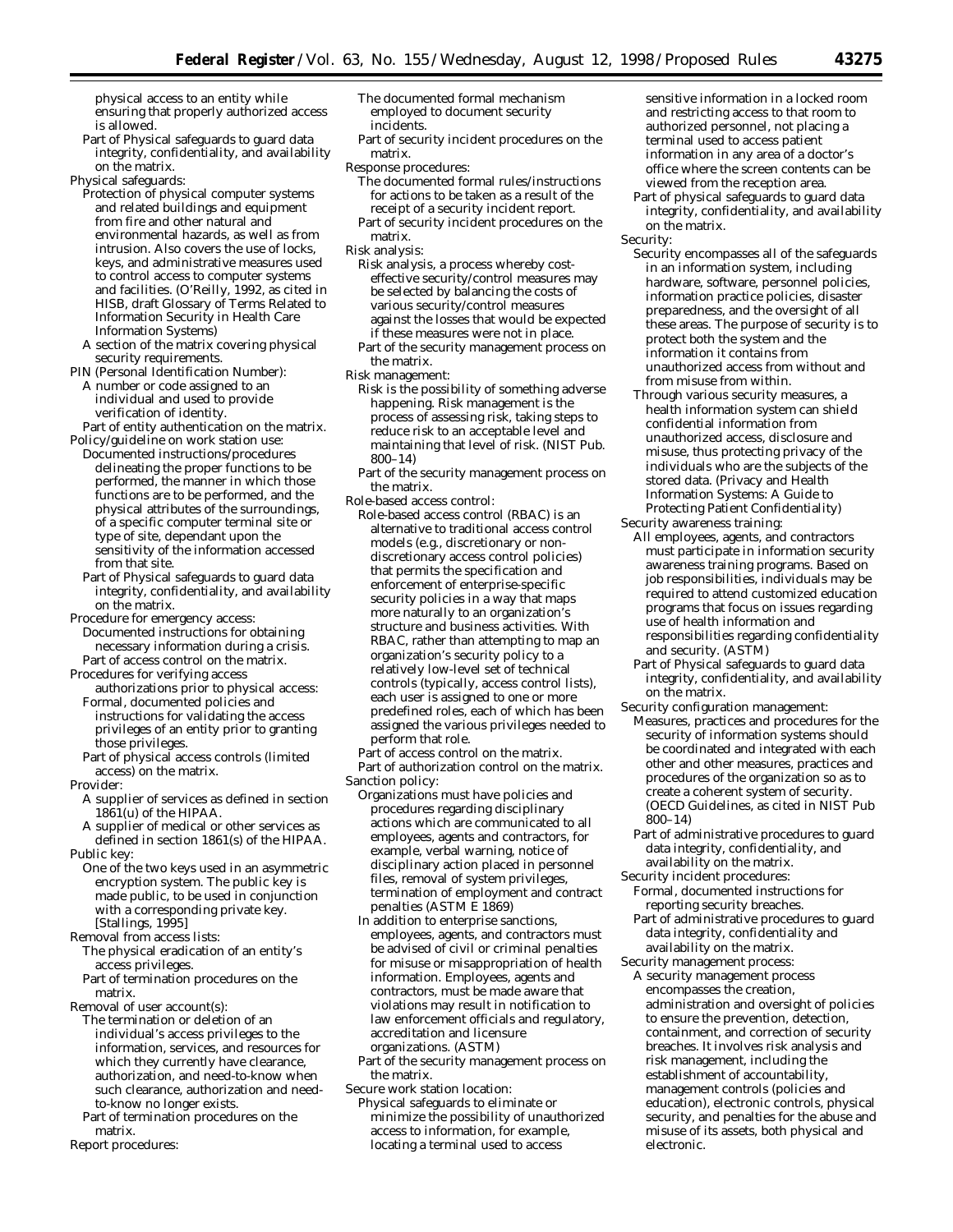Part of administrative procedures to guard data integrity, confidentiality and availability on the matrix.

Security policy:

The framework within which an organization establishes needed levels of information security to achieve the desired confidentiality goals. A policy is a statement of information values, protection responsibilities, and organization commitment for a system. (OTA, 1993) The American Health Information Management Association recommends that security policies apply to all employees, medical staff members, volunteers, students, faculty, independent contractors, and agents. (AHIMA, 1996c) (as cited in HISB, DRAFT GLOSSARY OF TERMS RELATED TO INFORMATION SECURITY IN HEALTH CARE INFORMATION SYSTEMS draft Glossary of Terms Related to Information Security in Health Care Information Systems )

Part of the security management process on the matrix

Security testing:

- A process used to determine that the security features of a system are implemented as designed and that they are adequate for a proposed applications environment. This process includes hands-on functional testing, penetration testing, and verification. (Glossary of INFOSEC and INFOSEC Related Terms— Idaho State University)
- Part of security configuration mgmt on the matrix.
- Sign-in for visitors and escort, if appropriate: Formal, documented procedure governing the reception and hosting of visitors.
- Part of physical access controls (limited access) on the matrix.

Subject/object separation:

Access to a subject does not guarantee access to the objects associated with that subject.

- Subject is defined as an active entity, generally in the form of a person, process, or device that causes information to flow among objects or changes the system state. Technically, a process/domain pair. (Glossary of INFOSEC and INFOSEC Related Terms— Idaho State University)
- Object is defined as a passive entity that contains or receives information. Access to an object potentially implies access to the information it contains. Examples of objects are: records blocks, pages, segments, files, directories, directory trees, and programs, as well as bits, bytes, words, fields, processors, video displays, keyboards, clocks, printers, network nodes, etc. (Glossary of INFOSEC and INFOSEC Related Terms— Idaho State University) A type of access control.
- System users, including maintenance personnel, trained in security: See Awareness training (including management).
- Part of personnel security on the matrix. Technical security mechanisms:
- The processes that are put in place to guard against unauthorized access to data that

is transmitted over a communications network,

- A section of the matrix.
- Technical security services: The processes that are put in place (1) to protect information and (2) to control and monitor individual access to information.
- A section of the matrix.
- Telephone callback:
- A method of authenticating the identity of the receiver and sender of information through a series of ''questions'' and ''answers'' sent back and forth establishing the identity of each. For example, when the communicating systems exchange a series of identification codes as part of the initiation of a session to exchange information, or when a host computer disconnects the initial session before the authentication is complete, and the host calls the user back to establish a session at a predetermined telephone number.
- Part of Entity authentication on the matrix. Termination procedures:
- Formal, documented instructions, which include appropriate security measures, for the ending of an employee's employment, or an internal/external user's access.
- Part of administrative procedures to guard data integrity, confidentiality and availability on the matrix.
- Testing and revision:
- (1) Testing and revision of contingency plans refers to the documented process of periodic testing to discover weaknesses in such plans and the subsequent process of revising the documentation if necessary.
- Part of contingency plan on the matrix.
- (2) Testing and revision of programs should be restricted to formally authorized personnel.
- Part of physical access controls (limited access) on the matrix.
- Time-of-day:
	- Access to data is restricted to certain time frames, e.g., Monday through Friday, 8:00 a.m. to 6:00 p.m.
- A type of access control on the matrix. Time-stamp:

To create a notation that indicates, at least, the correct date and time of an action, and the identity of the person that created the notation.

- Token:
	- A physical item that's used to provide identity. Typically an electronic device that can be inserted in a door or a computer system to obtain access. (O'Reilly, 1992) (as cited in HISB, DRAFT GLOSSARY OF TERMS RELATED TO INFORMATION SECURITY IN HEALTH CARE INFORMATION SYSTEMS draft Glossary of Terms Related to Information Security in Health Care Information Systems)
- Part of entity authentication on the matrix Training:
	- Education concerning the vulnerabilities of the health information in an entity's possession and ways to ensure the protection of that information.
- Part of administrative procedures to guard data integrity, confidentiality and availability on the matrix.
- Transportability: A signed document can be transported
	- (over an insecure network) to another system, while maintaining the integrity of the document.
- Part of digital signature on the matrix. Turn in keys, token or cards that allow access:
	- Formal, documented procedure to ensure all physical items that allow a terminated employee to access a property, building, or equipment are retrieved from that employee, preferably prior to termination.
	- Part of termination procedures on the matrix.
- Unique user identification:
	- The combination name/number assigned and maintained in security procedures for identifying and tracking individual user identity. (ASTM)
- Part of Entity authentication on the matrix. User authentication:
	- The provision of assurance of the claimed identity of an entity. (ASTM E1762–5)
- Part of digital signature on the matrix. User-based access:
- A security mechanism used to grant users of a system access based upon the identity of the user.
- Part of access control on the matrix.
- Part of authorization control on the matrix.
- User education in importance of monitoring log in success/failure, and how to report discrepancies:
	- Training in the user's responsibility to ensure the security of health care information.
- Part of training on the matrix.
- User education concerning virus protection: Training relative to user awareness of the potential harm that can be caused by a virus, how to prevent the introduction of a virus to a computer system, and what to do if a virus is detected.
- Part of training on the matrix.
- User education in password management: A type of user training in the rules to be followed in creating and changing passwords and the need to keep them confidential.
- Part of training on the matrix.
- Virus checking:
	- A computer program that identifies and disables:
	- (1) another ''virus'' computer program, typically hidden, that attaches itself to other programs and has the ability to replicate. (Unchecked virus programs result in undesired side effects generally unanticipated by the user.)
	- (2) A type of programmed threat. A code fragment (not an independent program) that reproduces by attaching to another program. It may damage data directly, or it may degrade system performance by taking over system resources which are then not available to authorized users. (O'Reilly, 1992, as cited in HISB, DRAFT GLOSSARY OF TERMS RELATED TO INFORMATION SECURITY IN HEALTH CARE INFORMATION SYSTEMS draft Glossary of Terms Related to Information